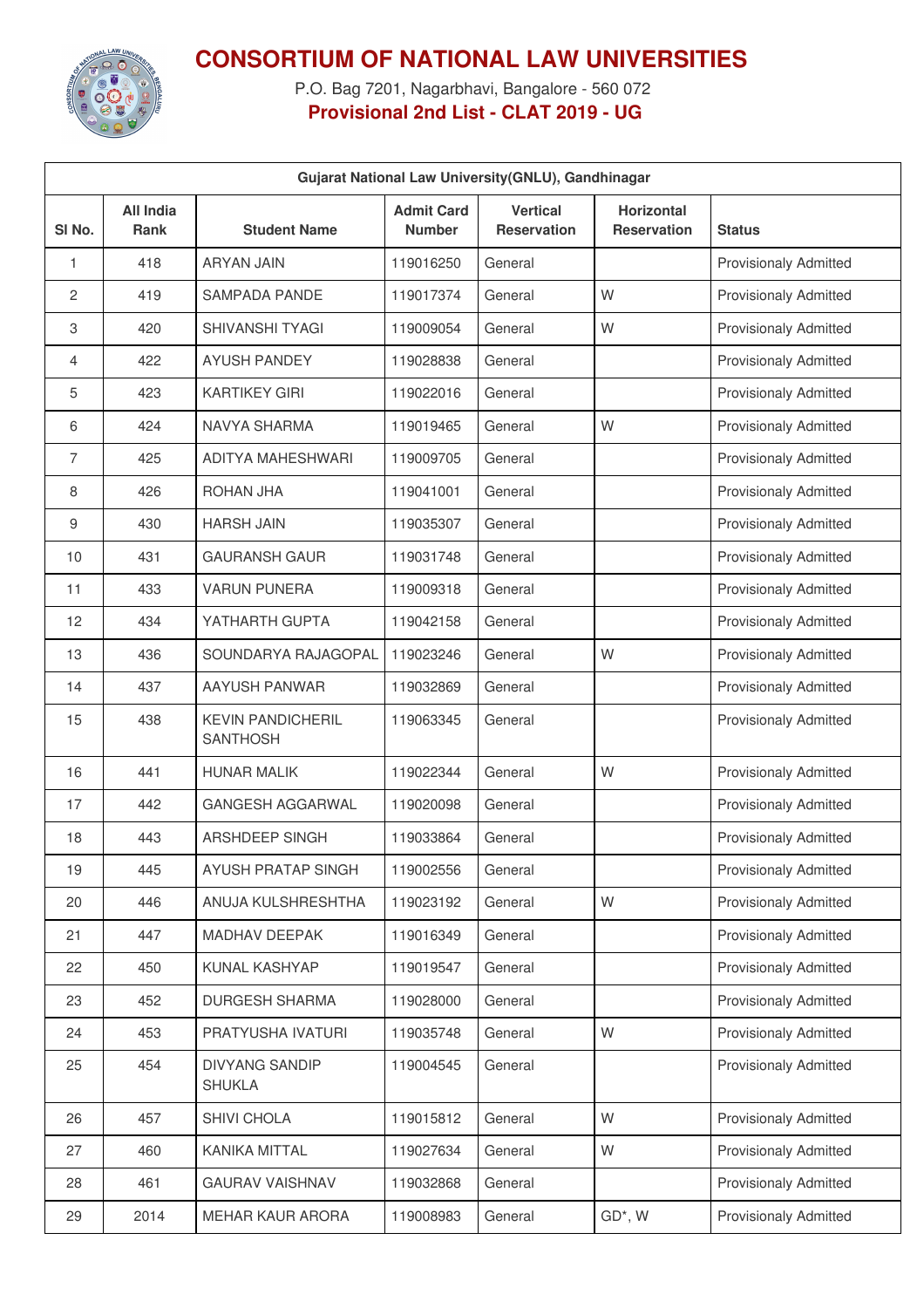| Gujarat National Law University (GNLU), Gandhinagar |                          |                           |                                    |                                       |                                         |                              |  |  |
|-----------------------------------------------------|--------------------------|---------------------------|------------------------------------|---------------------------------------|-----------------------------------------|------------------------------|--|--|
| SI <sub>No.</sub>                                   | All India<br><b>Rank</b> | <b>Student Name</b>       | <b>Admit Card</b><br><b>Number</b> | <b>Vertical</b><br><b>Reservation</b> | <b>Horizontal</b><br><b>Reservation</b> | <b>Status</b>                |  |  |
| 30                                                  | 6896                     | <b>YUKTA SINGH</b>        | 119000957                          | <b>SC</b>                             | W                                       | <b>Provisionaly Admitted</b> |  |  |
| 31                                                  | 6940                     | <b>JAYANT CHAUHAN</b>     | 119033456                          | <b>SC</b>                             |                                         | <b>Provisionaly Admitted</b> |  |  |
| 32                                                  | 7094                     | YASH VERMA                | 119031485                          | <b>SC</b>                             |                                         | <b>Provisionaly Admitted</b> |  |  |
| 33                                                  | 7214                     | <b>NEHA HALDHAR</b>       | 119008132                          | <b>SC</b>                             | W                                       | <b>Provisionaly Admitted</b> |  |  |
| 34                                                  | 10307                    | <b>ADITI JERAI</b>        | 119016933                          | <b>ST</b>                             | W                                       | <b>Provisionaly Admitted</b> |  |  |
| 35                                                  | 10435                    | PRITIKA NEGI              | 119027150                          | <b>ST</b>                             | W                                       | <b>Provisionaly Admitted</b> |  |  |
| 36                                                  | 10600                    | <b>VIKRAM SINGH MEENA</b> | 119015603                          | <b>ST</b>                             |                                         | <b>Provisionaly Admitted</b> |  |  |
| 37                                                  | 10719                    | <b>MONIKA MEENA</b>       | 119021404                          | <b>ST</b>                             | W                                       | <b>Provisionaly Admitted</b> |  |  |
| 38                                                  | 10921                    | <b>SHOAIB AKHTER</b>      | 119012201                          | <b>ST</b>                             |                                         | <b>Provisionaly Admitted</b> |  |  |
| 39                                                  | 14900                    | <b>ANSH KUMAR</b>         | 119055971                          | General                               | PWD <sup>*</sup>                        | <b>Provisionaly Admitted</b> |  |  |
| 40                                                  | 15662                    | <b>KHUSHI PANDEY</b>      | 119022447                          | General                               | PWD*, W                                 | <b>Provisionaly Admitted</b> |  |  |

## **Status of provisionally admitted students in the first list - UG**

| Gujarat National Law University(GNLU), Gandhinagar |                                 |                                          |                                    |                                       |                                         |                              |  |  |
|----------------------------------------------------|---------------------------------|------------------------------------------|------------------------------------|---------------------------------------|-----------------------------------------|------------------------------|--|--|
| SI <sub>No.</sub>                                  | <b>All India</b><br><b>Rank</b> | <b>Student Name</b>                      | <b>Admit Card</b><br><b>Number</b> | <b>Vertical</b><br><b>Reservation</b> | <b>Horizontal</b><br><b>Reservation</b> | <b>Status</b>                |  |  |
| 1                                                  | 124                             | <b>ADITI NAZRE</b>                       | 119054479                          | General                               | W                                       | Vacant                       |  |  |
| $\overline{c}$                                     | 147                             | <b>SURYA PRATAP SINGH</b>                | 119023269                          | General                               |                                         | <b>Provisionaly Admitted</b> |  |  |
| 3                                                  | 263                             | <b>MIHIR RAJENDRA</b><br><b>RAJAMANE</b> | 119012674                          | General                               |                                         | Vacant                       |  |  |
| 4                                                  | 296                             | <b>RISHABH JAIN</b>                      | 119020049                          | General                               |                                         | <b>Vacant</b>                |  |  |
| 5                                                  | 301                             | AYUSH SHEKHAWAT                          | 119036322                          | General                               |                                         | <b>Provisionaly Admitted</b> |  |  |
| 6                                                  | 306                             | KASHISH AGARWAL                          | 119019490                          | General                               | W                                       | Vacant                       |  |  |
| 7                                                  | 309                             | <b>SHIVAM JAIN</b>                       | 119024511                          | General                               |                                         | Vacant                       |  |  |
| 8                                                  | 313                             | <b>UDAYAN DWIVEDI</b>                    | 119025471                          | General                               |                                         | Vacant                       |  |  |
| 9                                                  | 323                             | <b>AADITYA SAHI</b>                      | 119008402                          | General                               |                                         | Vacant                       |  |  |
| 10                                                 | 328                             | POOJA V                                  | 119006441                          | General                               | W                                       | Vacant                       |  |  |
| 11                                                 | 330                             | <b>FALGUNI SHARMA</b>                    | 119015394                          | General                               | W                                       | Vacant                       |  |  |
| 12                                                 | 332                             | YOSHIT JAIN                              | 119017023                          | General                               |                                         | Vacant                       |  |  |
| 13                                                 | 334                             | ANANYA MOHAPATRA                         | 119030638                          | General                               | W                                       | <b>Provisionaly Admitted</b> |  |  |
| 14                                                 | 335                             | <b>SRIJESH KUMAR SINGH</b>               | 119021509                          | General                               |                                         | Vacant                       |  |  |
| 15                                                 | 336                             | <b>UTKARSH DUBEY</b>                     | 119015257                          | General                               |                                         | Vacant                       |  |  |
| 16                                                 | 337                             | <b>MEHAK SAMIR SHAH</b>                  | 119019742                          | General                               | W                                       | Sought Upgradation           |  |  |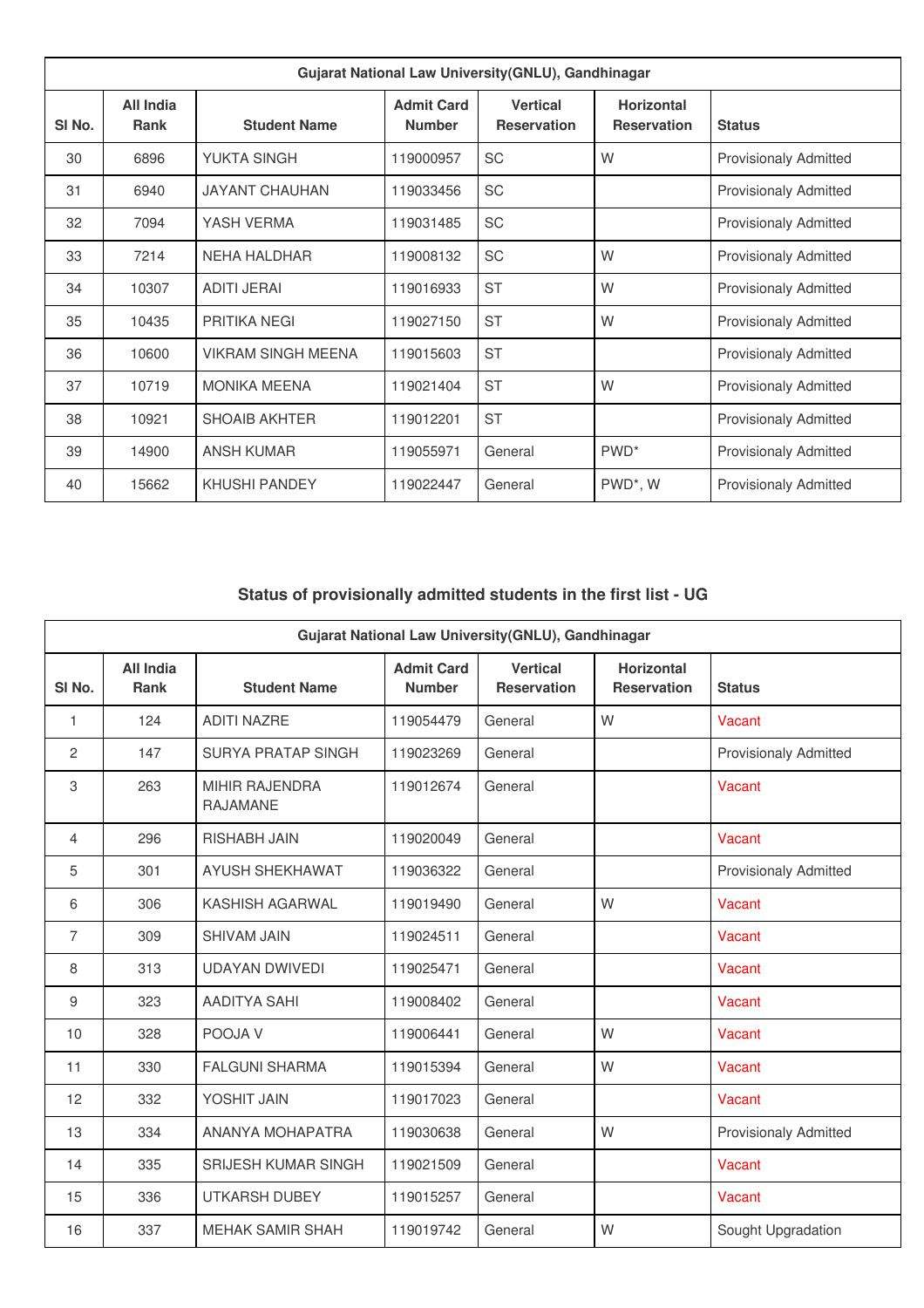| Gujarat National Law University(GNLU), Gandhinagar |                          |                                       |                                    |                                       |                                         |                              |  |  |
|----------------------------------------------------|--------------------------|---------------------------------------|------------------------------------|---------------------------------------|-----------------------------------------|------------------------------|--|--|
| SI No.                                             | <b>All India</b><br>Rank | <b>Student Name</b>                   | <b>Admit Card</b><br><b>Number</b> | <b>Vertical</b><br><b>Reservation</b> | <b>Horizontal</b><br><b>Reservation</b> | <b>Status</b>                |  |  |
| 17                                                 | 339                      | PAREKH KHUSHI SAMIR                   | 119032504                          | General                               | W                                       | <b>Provisionaly Admitted</b> |  |  |
| 18                                                 | 341                      | <b>OOLAL IVAHAL</b>                   | 119032871                          | General                               | W                                       | Vacant                       |  |  |
| 19                                                 | 345                      | YASH KHANNA                           | 119032377                          | General                               |                                         | <b>Provisionaly Admitted</b> |  |  |
| 20                                                 | 348                      | <b>VARUN SHEKHAR</b><br><b>SAWANT</b> | 119003902                          | General                               |                                         | Vacant                       |  |  |
| 21                                                 | 351                      | DEEPTAM BHADAURIA                     | 119031326                          | General                               |                                         | Vacant                       |  |  |
| 22                                                 | 352                      | <b>AVNI KUMAR</b><br>SRIVASTAVA       | 119043890                          | General                               |                                         | Vacant                       |  |  |
| 23                                                 | 354                      | <b>RITWIK GUPTA</b>                   | 119001883                          | General                               |                                         | Vacant                       |  |  |
| 24                                                 | 355                      | <b>DHRUV GUPTA</b>                    | 119061561                          | General                               |                                         | <b>Provisionaly Admitted</b> |  |  |
| 25                                                 | 357                      | <b>HARDIK YADAV</b>                   | 119060252                          | General                               |                                         | Sought Upgradation           |  |  |
| 26                                                 | 358                      | SAURABH YADAV                         | 119019503                          | General                               |                                         | Vacant                       |  |  |
| 27                                                 | 360                      | SNIGDHA GHOSH                         | 119017370                          | General                               | W                                       | <b>Provisionaly Admitted</b> |  |  |
| 28                                                 | 361                      | CHITRANSH BHANSALI                    | 119032158                          | General                               |                                         | Vacant                       |  |  |
| 29                                                 | 362                      | <b>GEETA MONI</b>                     | 119001066                          | General                               | W                                       | Vacant                       |  |  |
| 30                                                 | 365                      | <b>HENA AYISHA</b>                    | 119007199                          | General                               | W                                       | Vacant                       |  |  |
| 31                                                 | 366                      | <b>SAJAL RATHORE</b>                  | 119077356                          | General                               | W                                       | Vacant                       |  |  |
| 32                                                 | 367                      | SUMEDHA MURALIDHAR                    | 119010518                          | General                               | W                                       | Vacant                       |  |  |
| 33                                                 | 368                      | <b>KRITI AGARWAL</b>                  | 119024620                          | General                               | W                                       | Vacant                       |  |  |
| 34                                                 | 369                      | VRANDA AGARWAL                        | 119017082                          | General                               | W                                       | Vacant                       |  |  |
| 35                                                 | 370                      | ANIRUDH ASHRI                         | 119037624                          | General                               |                                         | Sought Upgradation           |  |  |
| 36                                                 | 372                      | SIDHARTH B. PAI                       | 119000951                          | General                               |                                         | Sought Upgradation           |  |  |
| 37                                                 | 373                      | <b>SRAJAN TYAGI</b>                   | 119013172                          | General                               |                                         | Sought Upgradation           |  |  |
| 38                                                 | 377                      | ARYAN YADAV                           | 119021965                          | General                               |                                         | <b>Provisionaly Admitted</b> |  |  |
| 39                                                 | 379                      | SHETH PALAK SANJEEV                   | 119028655                          | General                               | W                                       | <b>Provisionaly Admitted</b> |  |  |
| 40                                                 | 381                      | SEJAL KHANDELWAL                      | 119023441                          | General                               | W                                       | Vacant                       |  |  |
| 41                                                 | 383                      | SAKSHI TRIPATHI                       | 119022901                          | General                               | W                                       | Sought Upgradation           |  |  |
| 42                                                 | 384                      | AKANKSHA G PRABHU                     | 119032930                          | General                               | W                                       | <b>Provisionaly Admitted</b> |  |  |
| 43                                                 | 386                      | RASHMIN KANSAL                        | 119001067                          | General                               |                                         | <b>Provisionaly Admitted</b> |  |  |
| 44                                                 | 387                      | R RAHUL                               | 119001751                          | General                               |                                         | <b>Provisionaly Admitted</b> |  |  |
| 45                                                 | 388                      | <b>ARPITA RAMDOSS</b>                 | 119053175                          | General                               | W                                       | Sought Upgradation           |  |  |
| 46                                                 | 389                      | ARYAMAN SHARMA                        | 119034893                          | General                               |                                         | <b>Provisionaly Admitted</b> |  |  |
| 47                                                 | 390                      | <b>ANMOL ARORA</b>                    | 119020614                          | General                               |                                         | <b>Provisionaly Admitted</b> |  |  |
| 48                                                 | 391                      | <b>PRANATHIS</b>                      | 119002617                          | General                               | W                                       | <b>Provisionaly Admitted</b> |  |  |
| 49                                                 | 392                      | PRIYANSHI GARG                        | 119005928                          | General                               | W                                       | Provisionaly Admitted        |  |  |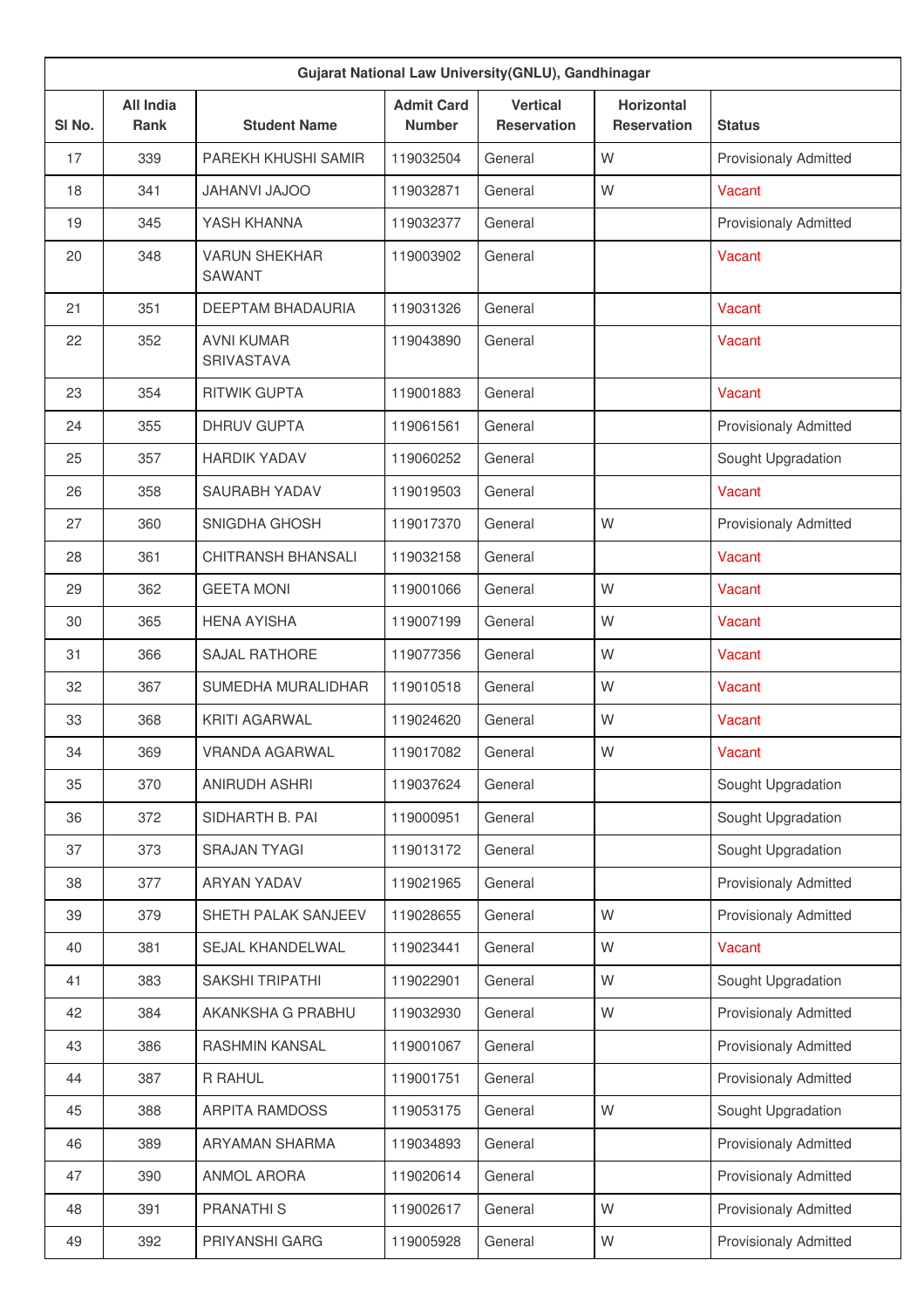| SI No. | <b>All India</b><br>Rank | <b>Student Name</b>                                   | <b>Admit Card</b><br><b>Number</b> | <b>Vertical</b><br><b>Reservation</b> | Horizontal<br><b>Reservation</b> | <b>Status</b>                |
|--------|--------------------------|-------------------------------------------------------|------------------------------------|---------------------------------------|----------------------------------|------------------------------|
| 50     | 393                      | AKANKSHA KUMARI                                       | 119037159                          | General                               | W                                | Sought Upgradation           |
| 51     | 394                      | <b>DEEPALI GARG</b>                                   | 119016577                          | General                               | W                                | Sought Upgradation           |
| 52     | 395                      | <b>GAURAV SINGH YADAV</b>                             | 119038024                          | General                               |                                  | Vacant                       |
| 53     | 396                      | AKRAMA JAVED                                          | 119051091                          | General                               |                                  | Sought Upgradation           |
| 54     | 397                      | NIVEDITA SHARMA                                       | 119030021                          | General                               | W                                | Sought Upgradation           |
| 55     | 398                      | <b>HARSHIT AGNIHOTRI</b>                              | 119016898                          | General                               |                                  | Sought Upgradation           |
| 56     | 399                      | ARJUN.S                                               | 119018218                          | General                               |                                  | <b>Provisionaly Admitted</b> |
| 57     | 402                      | <b>SALONI AGRAWAL</b>                                 | 119016936                          | General                               | W                                | Sought Upgradation           |
| 58     | 403                      | <b>AMAR SINGH</b>                                     | 119001920                          | General                               |                                  | <b>Provisionaly Admitted</b> |
| 59     | 404                      | <b>SHARIA SHOAIB</b>                                  | 119025526                          | General                               | W                                | Sought Upgradation           |
| 60     | 405                      | <b>DIVYA PANDEY</b>                                   | 119038848                          | General                               | W                                | <b>Provisionaly Admitted</b> |
| 61     | 406                      | SATYAM BHARDWAJ                                       | 119071551                          | General                               |                                  | Sought Upgradation           |
| 62     | 407                      | <b>VEDMAN LOKESH</b>                                  | 119044974                          | General                               |                                  | Sought Upgradation           |
| 63     | 408                      | SAFFRON SAROSH                                        | 119008114                          | General                               | W                                | Sought Upgradation           |
| 64     | 411                      | <b>MAITREYI SINGH</b>                                 | 119034414                          | General                               | W                                | <b>Provisionaly Admitted</b> |
| 65     | 413                      | <b>NISHANT MISHRA</b>                                 | 119015325                          | General                               |                                  | Sought Upgradation           |
| 66     | 414                      | ABHINEET MAURYA                                       | 119004436                          | General                               |                                  | Vacant                       |
| 67     | 415                      | <b>VANSH GUPTA</b>                                    | 119024628                          | General                               |                                  | Sought Upgradation           |
| 68     | 416                      | <b>RUPNAWAR SANJALI</b><br><b>RAJENDRA</b>            | 119018014                          | General                               | W                                | Sought Upgradation           |
| 69     | 417                      | ABHAYADITYA SINGH                                     | 119030610                          | General                               |                                  | <b>Provisionaly Admitted</b> |
| 70     | 475                      | <b>HRITVIK MOHAN</b>                                  | 119027583                          | General                               | $GD*$                            | <b>Provisionaly Admitted</b> |
| 71     | 476                      | SHIVIKA AGRAWAL                                       | 119029063                          | General                               | GD*, W                           | <b>Provisionaly Admitted</b> |
| 72     | 482                      | ADITYA RAJPAL DALAL                                   | 119016216                          | General                               | $GD*$                            | <b>Provisionaly Admitted</b> |
| 73     | 491                      | <b>HARITIMA KAVIA</b>                                 | 119018121                          | General                               | $GD^*$ , W                       | <b>Provisionaly Admitted</b> |
| 74     | 515                      | <b>DHRUVILSINGH</b><br>RAJENDRASINGH<br><b>RATHOD</b> | 119035809                          | General                               | $GD*$                            | <b>Provisionaly Admitted</b> |
| 75     | 516                      | <b>TANVI JAIN</b>                                     | 119039616                          | General                               | GD*, W                           | <b>Provisionaly Admitted</b> |
| 76     | 585                      | SHAH DHVANI<br>NARAYANBHAI                            | 119016118                          | General                               | GD*, W                           | <b>Provisionaly Admitted</b> |
| 77     | 823                      | <b>THAKKAR SAURIN</b><br><b>ASHWIN</b>                | 119017756                          | General                               | $GD*$                            | Sought Upgradation           |
| 78     | 843                      | <b>TRIPATHI YAJUSH</b><br>PRABHAT                     | 119031053                          | General                               | $GD*$                            | <b>Provisionaly Admitted</b> |
| 79     | 867                      | KUNAL CHINTANBHAI<br><b>PAREKH</b>                    | 119034951                          | General                               | $GD*$                            | Sought Upgradation           |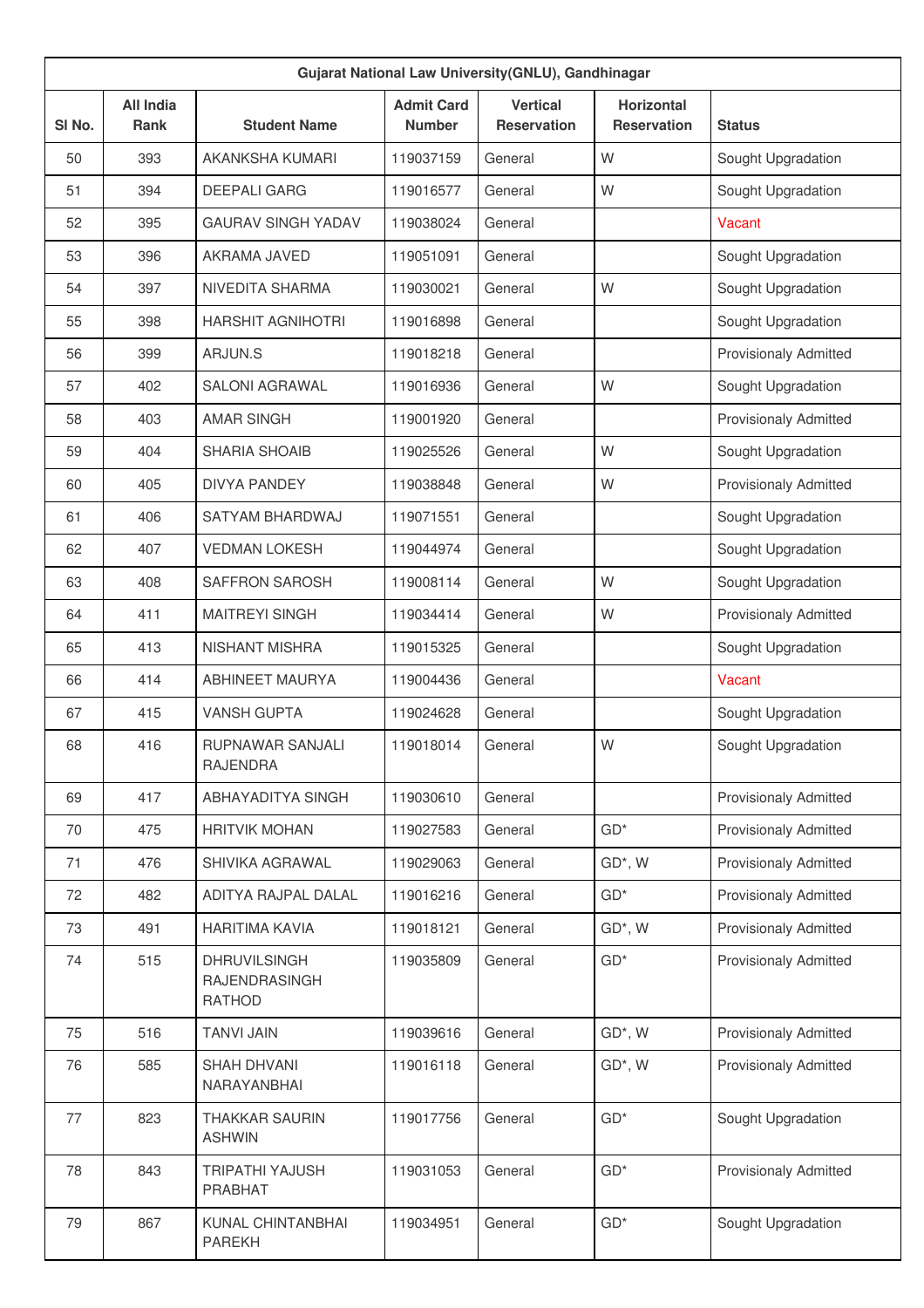| Gujarat National Law University(GNLU), Gandhinagar |                                 |                                             |                                    |                                       |                                         |                              |  |  |
|----------------------------------------------------|---------------------------------|---------------------------------------------|------------------------------------|---------------------------------------|-----------------------------------------|------------------------------|--|--|
| SI No.                                             | <b>All India</b><br><b>Rank</b> | <b>Student Name</b>                         | <b>Admit Card</b><br><b>Number</b> | <b>Vertical</b><br><b>Reservation</b> | <b>Horizontal</b><br><b>Reservation</b> | <b>Status</b>                |  |  |
| 80                                                 | 874                             | MEGHA VIJAYPALSINGH<br>YADAV                | 119022377                          | General                               | $GD^*$ , W                              | <b>Provisionaly Admitted</b> |  |  |
| 81                                                 | 877                             | <b>ANANT AGARWAL</b>                        | 119069937                          | General                               | $GD*$                                   | <b>Provisionaly Admitted</b> |  |  |
| 82                                                 | 977                             | <b>PRADUTA SINGH</b><br><b>VAGHELA</b>      | 119017957                          | General                               | $GD*$                                   | <b>Provisionaly Admitted</b> |  |  |
| 83                                                 | 993                             | <b>THANKI HARSHIT</b><br><b>JAYESHKUMAR</b> | 119024851                          | General                               | $GD^*$                                  | <b>Provisionaly Admitted</b> |  |  |
| 84                                                 | 1057                            | BIDWALKAR ANOUSHKA<br><b>PRANAY</b>         | 119019412                          | General                               | GD*, W                                  | <b>Provisionaly Admitted</b> |  |  |
| 85                                                 | 1072                            | <b>ANIKET PANCHAL</b>                       | 119042717                          | General                               | $GD*$                                   | Sought Upgradation           |  |  |
| 86                                                 | 1118                            | PRANJAI AMIT SHAH                           | 119032857                          | General                               | $GD^*$ , W                              | <b>Provisionaly Admitted</b> |  |  |
| 87                                                 | 1222                            | <b>TANMAY KUMAR</b>                         | 119052145                          | General                               | $GD*$                                   | <b>Provisionaly Admitted</b> |  |  |
| 88                                                 | 1235                            | YEESHA SHARMA                               | 119028943                          | General                               | $GD^*$ , W                              | <b>Provisionaly Admitted</b> |  |  |
| 89                                                 | 1286                            | <b>GHANSHYAM JITENDRA</b><br><b>PATEL</b>   | 119002678                          | General                               | $GD*$                                   | <b>Provisionaly Admitted</b> |  |  |
| 90                                                 | 1315                            | SHAH KARMA NIMIT                            | 119041803                          | General                               | $GD*$                                   | <b>Provisionaly Admitted</b> |  |  |
| 91                                                 | 1327                            | <b>AAYUSH GUPTA</b>                         | 119016544                          | General                               | $GD^*$                                  | <b>Provisionaly Admitted</b> |  |  |
| 92                                                 | 1408                            | <b>ISHA NEERAJ LODHA</b>                    | 119024883                          | General                               | GD*, W                                  | <b>Provisionaly Admitted</b> |  |  |
| 93                                                 | 1415                            | <b>NIKHIL JAIN</b>                          | 119072678                          | General                               | $GD*$                                   | <b>Provisionaly Admitted</b> |  |  |
| 94                                                 | 1555                            | <b>SEJPAL SWAPNEEL</b><br><b>MAHESH</b>     | 119021596                          | General                               | $GD*$                                   | <b>Provisionaly Admitted</b> |  |  |
| 95                                                 | 1578                            | LODHI VISHAL<br>NARESHCHANDRA               | 119031091                          | General                               | $GD*$                                   | <b>Provisionaly Admitted</b> |  |  |
| 96                                                 | 1623                            | <b>PUNIT SANWAL</b>                         | 119071267                          | General                               | $GD*$                                   | Provisionaly Admitted        |  |  |
| 97                                                 | 1698                            | <b>SHAH RAJVI</b>                           | 119039417                          | General                               | $GD^*$ , W                              | Provisionaly Admitted        |  |  |
| 98                                                 | 1705                            | <b>SUSHRUTA MITRA</b>                       | 119069713                          | General                               | $GD*$                                   | <b>Provisionaly Admitted</b> |  |  |
| 99                                                 | 1724                            | ARUSHI KANKARIYA                            | 119061715                          | General                               | GD*, W                                  | <b>Provisionaly Admitted</b> |  |  |
| 100                                                | 1736                            | <b>HURKAT MEGHA GIRISH</b>                  | 119037379                          | General                               | GD*, W                                  | <b>Provisionaly Admitted</b> |  |  |
| 101                                                | 1747                            | <b>JHANVI SHAH</b>                          | 119019290                          | General                               | GD*, W                                  | Sought Upgradation           |  |  |
| 102                                                | 1769                            | <b>JIGAR JAYESH MEHTA</b>                   | 119067832                          | General                               | $GD*$                                   | <b>Provisionaly Admitted</b> |  |  |
| 103                                                | 1778                            | <b>DIYA PRASHANT</b><br>VAISHNAV            | 119005828                          | General                               | $GD^*$ , W                              | <b>Provisionaly Admitted</b> |  |  |
| 104                                                | 1780                            | <b>SONI DEVANSHI</b><br>MEHULKUMAR          | 119036693                          | General                               | $GD^*$ , W                              | Provisionaly Admitted        |  |  |
| 105                                                | 1928                            | MAHADEV V NAIR                              | 119027609                          | General                               | $GD*$                                   | Provisionaly Admitted        |  |  |
| 106                                                | 1992                            | <b>ANANYA</b>                               | 119050964                          | General                               | GD*, W                                  | <b>Provisionaly Admitted</b> |  |  |
| 107                                                | 2001                            | ANADA DEVANSHU<br>SANJAYBHAI                | 119036520                          | General                               | $GD*$                                   | Vacant                       |  |  |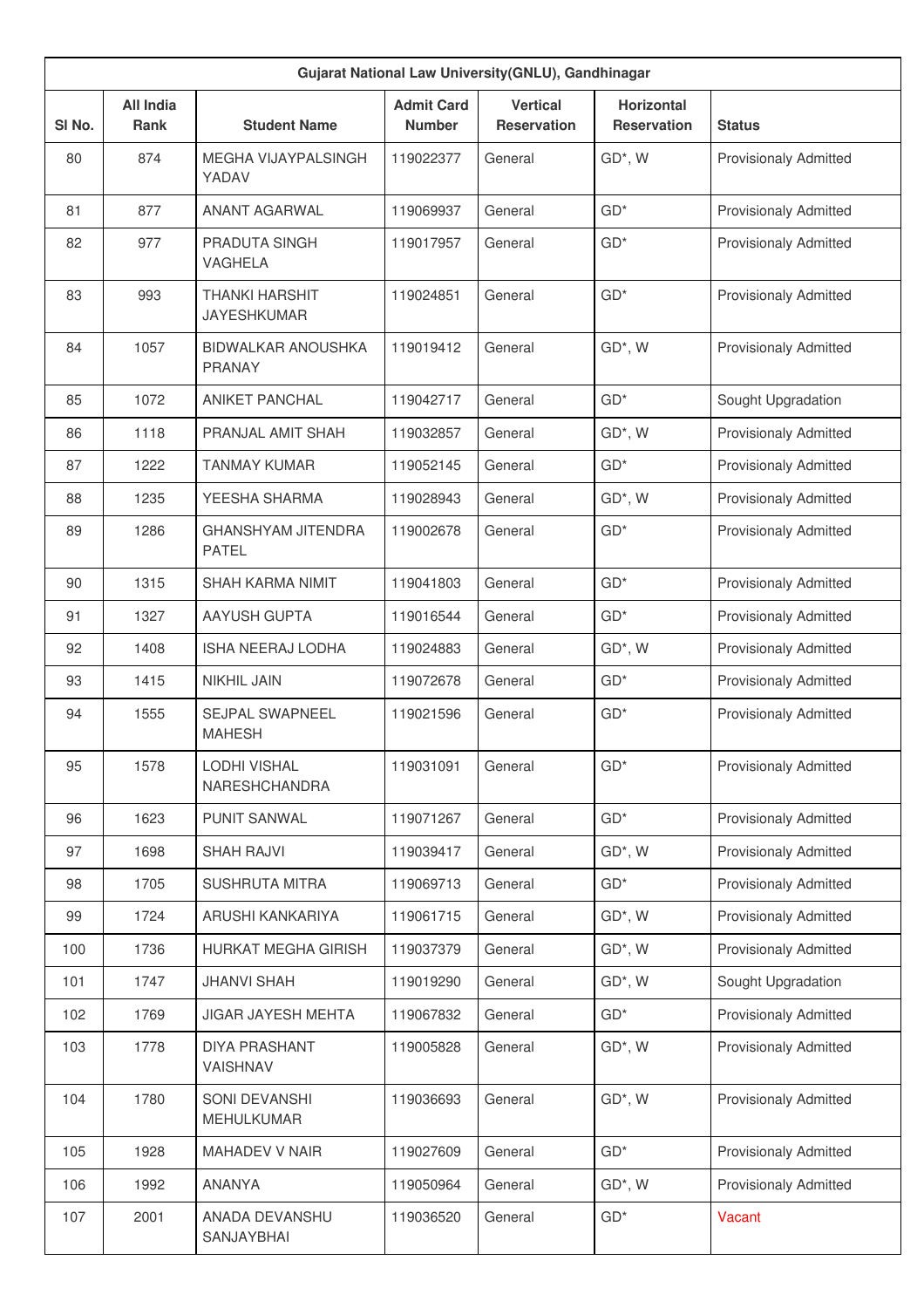| Gujarat National Law University(GNLU), Gandhinagar |                                 |                                        |                                    |                                       |                                         |                              |  |  |
|----------------------------------------------------|---------------------------------|----------------------------------------|------------------------------------|---------------------------------------|-----------------------------------------|------------------------------|--|--|
| SI No.                                             | <b>All India</b><br><b>Rank</b> | <b>Student Name</b>                    | <b>Admit Card</b><br><b>Number</b> | <b>Vertical</b><br><b>Reservation</b> | <b>Horizontal</b><br><b>Reservation</b> | <b>Status</b>                |  |  |
| 108                                                | 4984                            | <b>RITIK KANOUJIA</b>                  | 119014533                          | SC                                    |                                         | Vacant                       |  |  |
| 109                                                | 5009                            | <b>VAIBHAV DAGAR</b>                   | 119048030                          | <b>SC</b>                             |                                         | Vacant                       |  |  |
| 110                                                | 5044                            | <b>ANUSHREE</b>                        | 119025229                          | <b>SC</b>                             | W                                       | <b>Provisionaly Admitted</b> |  |  |
| 111                                                | 5081                            | <b>PUNEET KUMAR</b>                    | 119032040                          | SC                                    |                                         | Vacant                       |  |  |
| 112                                                | 5122                            | <b>SHRIKANT RAMTEKE</b>                | 119016498                          | SC                                    |                                         | Vacant                       |  |  |
| 113                                                | 5180                            | PRATEEK SINGH                          | 119008070                          | <b>SC</b>                             |                                         | Sought Upgradation           |  |  |
| 114                                                | 5202                            | KAWARE ANUSHKA<br>PRADEEP              | 119069966                          | <b>SC</b>                             | W                                       | <b>Provisionaly Admitted</b> |  |  |
| 115                                                | 5356                            | <b>MILIND BHASKAR</b>                  | 119011359                          | SC                                    |                                         | Sought Upgradation           |  |  |
| 116                                                | 5375                            | SHRUTI CHOUHAN                         | 119033814                          | SC                                    | W                                       | <b>Provisionaly Admitted</b> |  |  |
| 117                                                | 5433                            | KAUSHLENDRA PRATAP<br><b>SINGH</b>     | 119054697                          | SC                                    |                                         | Sought Upgradation           |  |  |
| 118                                                | 5518                            | NAVJOT SINGH                           | 119043678                          | SC                                    |                                         | Sought Upgradation           |  |  |
| 119                                                | 5569                            | <b>HARSHIT BEYADWAL</b>                | 119052190                          | <b>ST</b>                             |                                         | <b>Provisionaly Admitted</b> |  |  |
| 120                                                | 6012                            | <b>GAURAV BHADKARIYA</b>               | 119026312                          | <b>SC</b>                             |                                         | Sought Upgradation           |  |  |
| 121                                                | 6166                            | MEEJURI PRAVARNITHA                    | 119042470                          | <b>SC</b>                             | W                                       | Sought Upgradation           |  |  |
| 122                                                | 6167                            | KARTHIKA ELLANGOVAN                    | 119009305                          | <b>SC</b>                             | W                                       | Sought Upgradation           |  |  |
| 123                                                | 6209                            | <b>ISHA KATYAL</b>                     | 119006518                          | SC                                    | W                                       | Sought Upgradation           |  |  |
| 124                                                | 6253                            | <b>ACHULENDRA JI</b><br><b>PUSHKAR</b> | 119034246                          | SC                                    |                                         | <b>Provisionaly Admitted</b> |  |  |
| 125                                                | 6292                            | <b>JYOTI</b>                           | 119026681                          | SC                                    | W                                       | <b>Provisionaly Admitted</b> |  |  |
| 126                                                | 6294                            | <b>MANAV KUMAR</b>                     | 119015746                          | SC                                    |                                         | Sought Upgradation           |  |  |
| 127                                                | 6326                            | CHAHAK KANOJIA                         | 119022188                          | SC                                    | W                                       | Sought Upgradation           |  |  |
| 128                                                | 6399                            | <b>AJAL VERMA</b>                      | 119032528                          | SC                                    |                                         | Sought Upgradation           |  |  |
| 129                                                | 6494                            | <b>ADITI BUTOLIA</b>                   | 119021339                          | SC                                    | W                                       | Sought Upgradation           |  |  |
| 130                                                | 6545                            | <b>ANAND SEN</b>                       | 119004619                          | SC                                    |                                         | Sought Upgradation           |  |  |
| 131                                                | 6589                            | <b>UDITA VERMA</b>                     | 119014481                          | SC                                    | W                                       | Sought Upgradation           |  |  |
| 132                                                | 6681                            | <b>RUCHI SINGH</b>                     | 119015189                          | SC                                    | W                                       | Sought Upgradation           |  |  |
| 133                                                | 6712                            | <b>MANSI GOYAL</b>                     | 119030683                          | SC                                    | W                                       | Sought Upgradation           |  |  |
| 134                                                | 6775                            | DEVENDRA VERMA                         | 119016497                          | SC                                    |                                         | <b>Provisionaly Admitted</b> |  |  |
| 135                                                | 6791                            | MAYANK RAJ PRANAV                      | 119014103                          | SC                                    |                                         | Provisionaly Admitted        |  |  |
| 136                                                | 7827                            | <b>RIYA RICCA KISKU</b>                | 119021175                          | <b>ST</b>                             | W                                       | Vacant                       |  |  |
| 137                                                | 7835                            | PRINCE MEENA                           | 119052791                          | <b>ST</b>                             |                                         | Vacant                       |  |  |
| 138                                                | 7883                            | RAHUL MEENA                            | 119055712                          | <b>ST</b>                             |                                         | <b>Provisionaly Admitted</b> |  |  |
| 139                                                | 8037                            | AITREYEE DOLEY                         | 119040567                          | <b>ST</b>                             | W                                       | Vacant                       |  |  |